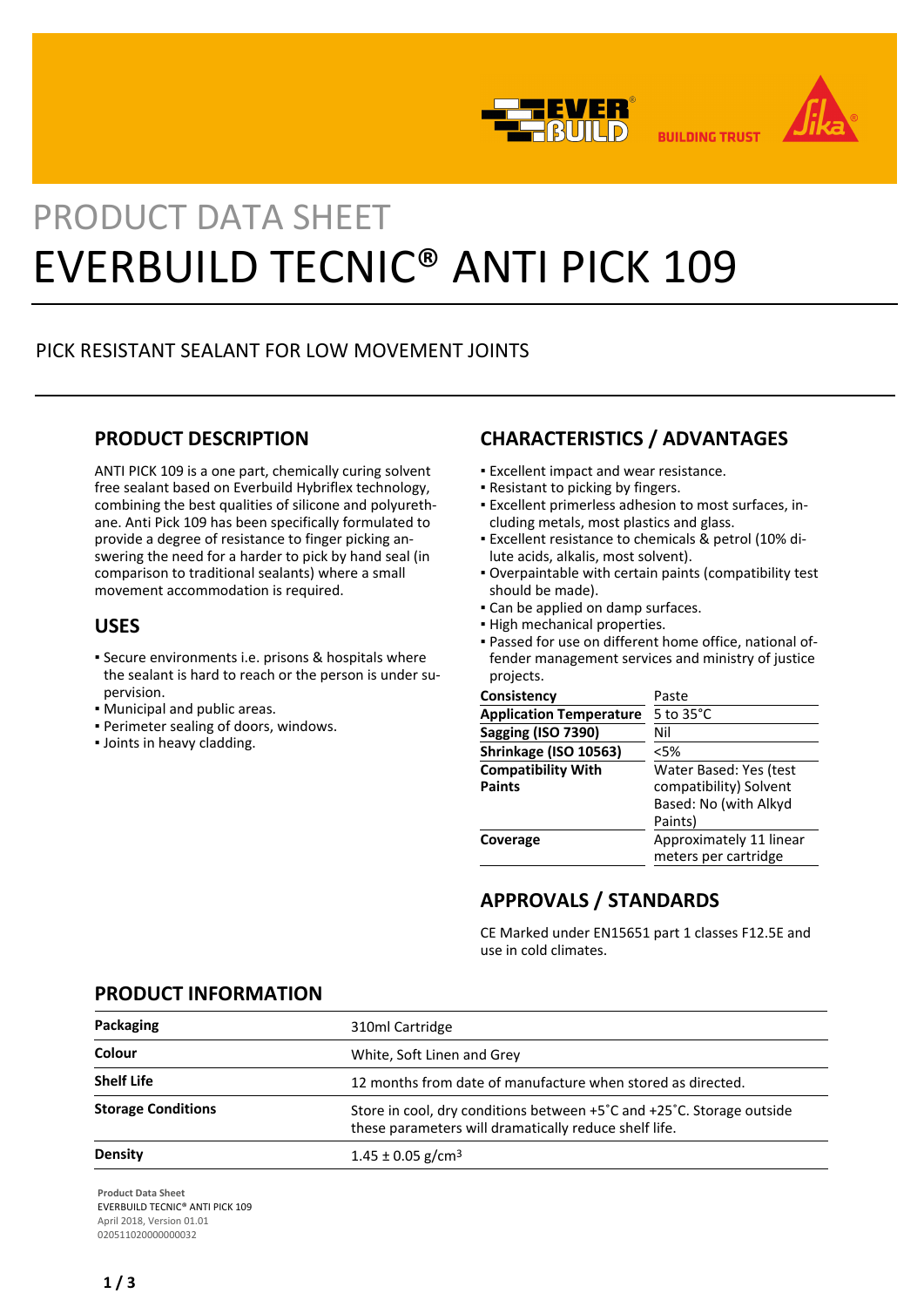## **TECHNICAL INFORMATION**

| <b>Shore Hardness</b>                | Approx 50 (ISO868 - 3 seconds) -                                                                                                                                                                                                                                                                                                                                                                                                                                                                                                                                                                               |
|--------------------------------------|----------------------------------------------------------------------------------------------------------------------------------------------------------------------------------------------------------------------------------------------------------------------------------------------------------------------------------------------------------------------------------------------------------------------------------------------------------------------------------------------------------------------------------------------------------------------------------------------------------------|
| <b>Tensile Strength</b>              | $> 1.3$ N/mm <sup>2</sup> (ISO8339)                                                                                                                                                                                                                                                                                                                                                                                                                                                                                                                                                                            |
| <b>Tensile Modulus of Elasticity</b> | ~1MPa at 60% elongation (ISO 8339)                                                                                                                                                                                                                                                                                                                                                                                                                                                                                                                                                                             |
| <b>Elastic Recovery</b>              | > 80% (ISO7389)                                                                                                                                                                                                                                                                                                                                                                                                                                                                                                                                                                                                |
| <b>Movement Capability</b>           | ±12.5%                                                                                                                                                                                                                                                                                                                                                                                                                                                                                                                                                                                                         |
| <b>Resistance to Weathering</b>      | Resistance to UV Radiation - Good                                                                                                                                                                                                                                                                                                                                                                                                                                                                                                                                                                              |
| <b>Service Temperature</b>           | $-40$ to $+100$ <sup>o</sup> C                                                                                                                                                                                                                                                                                                                                                                                                                                                                                                                                                                                 |
| <b>Joint Design</b>                  | <b>Joint Dimensions</b><br>For maximum movement accommodation, it is recommended that:<br>1. The sealant joint depth should be no less than 5mm<br>2. Joint depth should be 5mm for joints up to 10mm wide<br>3. Joints above 10mm in width should be half the width in depth up to<br>20mm and minimum 10mm for wider joints<br>Joint depth may be adjusted to the correct size using EVERBUILD JOINT<br><b>BACKER ROD.</b><br><b>Joint Width Calculation</b><br>Joint widths are calculated as in BS6213:<br>Width = $M \times 100 + M$<br>F<br>Where $M =$ movement and $F =$ movement accommodation factor |

## **APPLICATION INFORMATION**

| <b>Curing Time</b> | Curing at @ 23°C and 50% RH $-$ 2mm / 24Hr         |
|--------------------|----------------------------------------------------|
| <b>Skin Time</b>   | Skin formation @ 23°C and 50% RH - 30 $\pm$ 10 Min |

## **APPLICATION INSTRUCTIONS**

## **Primer**

Priming is not always necessary; but if in doubt use a suitable primer as directed prior to application; especially when joints are to be immersed or require a high movement capability. Mortar/Concrete use Sika Primer 3-N. If desired use silicone Primer NP2 on non porous substrates.

## **SUBSTRATE PREPARATION**

All surfaces must be clean and dust free. Preliminary adhesion tests are strongly recommended prior to full scale application. Surfaces may be damp, but have no standing water. For most substrates, priming is not required, however, if in doubt contact our technical department.

## **LIMITATIONS**

- Adhesion (and overpaintability) trials are recommen-▪ ded prior to full scale application
- It is the user's responsibility to determine suitability for use. If in doubt, please contact Technical Services Department for advice.
- Yellowing can occur in predominantly dark condi-▪ tions.
- In areas of high UV some darkening/ discolouration may occur. This does not affect product performance.

**Product Data Sheet** EVERBUILD TECNIC® ANTI PICK 109 April 2018, Version 01.01 020511020000000032

## **VALUE BASE**

All technical data stated in this Data Sheet are based on laboratory tests. Actual measured data may vary due to circumstances beyond our control.

# **LOCAL RESTRICTIONS**

Note that as a result of specific local regulations the declared data and recommended uses for this product may vary from country to country. Consult the local Product Data Sheet for the exact product data and uses.

# **ECOLOGY, HEALTH AND SAFETY**

Data sheet available for professional user on request.

## **LEGAL NOTES**

The information, and, in particular, the recommendations relating to the application and end-use of Sika products, are given in good faith based on Sika's current knowledge and experience of the products when properly stored, handled and applied under normal conditions in accordance with Sika's recommendations. In practice, the differences in materials, substrates and actual site conditions are such that no warranty in respect of merchantability or of fitness for a particular purpose, nor any liability arising out of any legal relationship whatsoever, can be inferred either